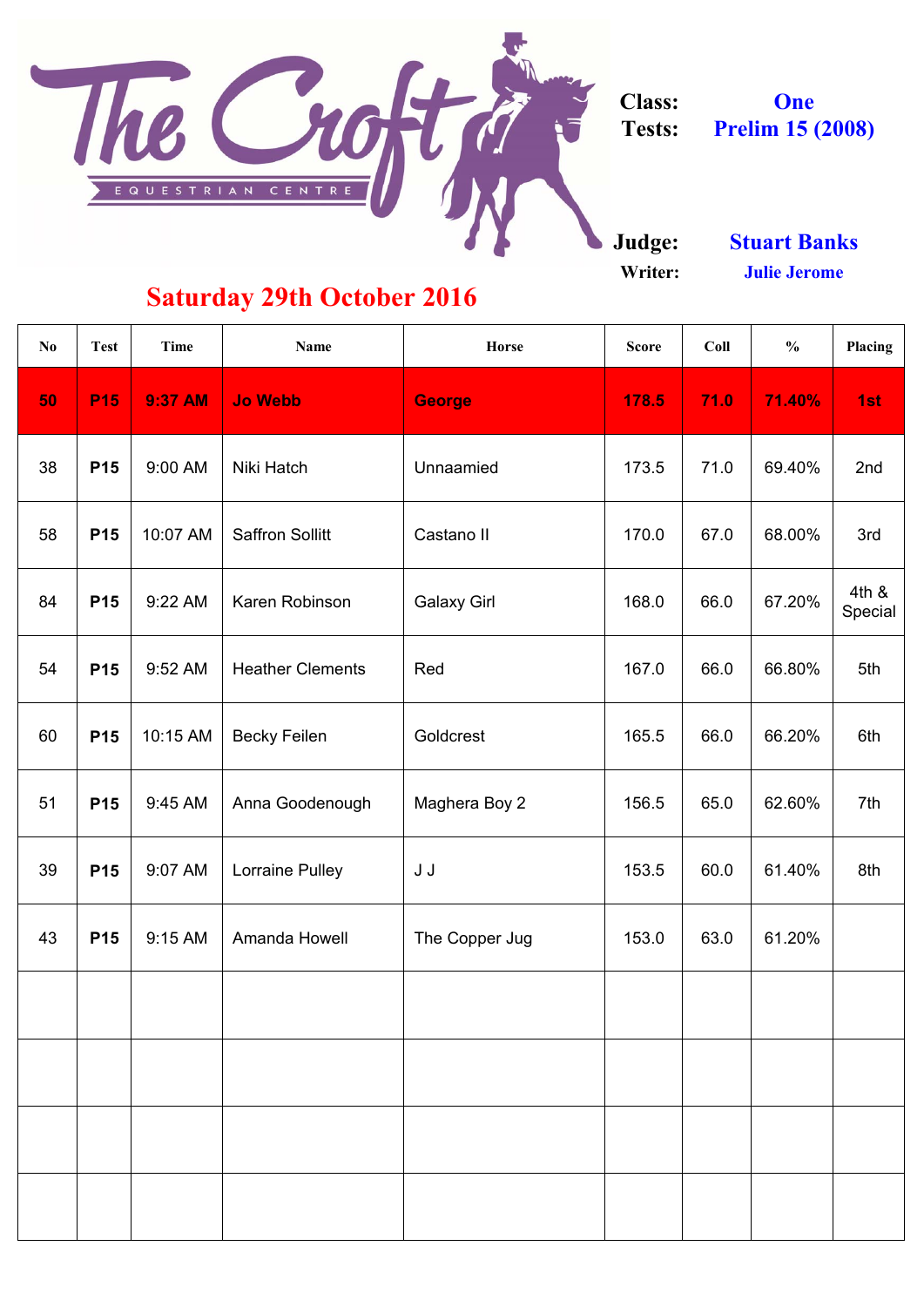

**Class: Tests: Prelim 17 (2014) Novice 23 (2012) Two**

**Judge: Writer:**

| <b>Karen Young</b> |  |
|--------------------|--|
| <b>Niki Robins</b> |  |

## **Saturday 29th October 2016**

| No  | <b>Test</b> | Time            | Name                   | Horse                           | <b>Score</b> | Coll | $\frac{0}{0}$ | Placing |
|-----|-------------|-----------------|------------------------|---------------------------------|--------------|------|---------------|---------|
| 186 | <b>P17</b>  | <b>12:04 PM</b> | <b>Hazel Boxall</b>    | <b>Freya</b>                    | 177.5        | 54.0 | 68.27%        | 1st     |
| 198 | <b>N23</b>  | 12:46 PM        | Hannah Cook            | Jessie Jane                     | 163.5        | 41.5 | 68.13%        | 2nd     |
| 58  | <b>N23</b>  | 11:15 AM        | <b>Saffron Sollitt</b> | Castano II                      | 161.0        | 41.0 | 67.08%        | 3rd     |
| 196 | <b>N23</b>  | 12:32 PM        | Melissa Howett         | Penstrumbly Alwynne             | 161.0        | 40.5 | 67.08%        | 4th     |
| 65  | <b>P17</b>  | 10:30 AM        | Lucy Hartley           | Rolo                            | 173.0        | 55.0 | 66.54%        | 5th     |
| 191 | <b>N23</b>  | 12:25 PM        | Helen Lockwood         | Happy as Larry                  | 159.0        | 40.5 | 66.25%        | 6th     |
| 77  | <b>N23</b>  | 11:57 AM        | Colleen Knox           | Land Ahoy                       | 158.5        | 40.5 | 66.04%        | 7th     |
| 97  | <b>N23</b>  | 11:50 AM        | Craig Hills            | Alonso                          | 157.5        | 39.5 | 65.63%        | 8th     |
| 197 | <b>N23</b>  | 12:39 PM        | Paula Brazier          | <b>Wilderness Spring Melody</b> | 156.5        | 39.5 | 65.21%        |         |
| 200 | <b>N23</b>  | 1:00 PM         | <b>Harriet Nice</b>    | Felix                           | 155.5        | 39.0 | 64.79%        |         |
| 78  | <b>P17</b>  | 10:51 AM        | Hannah Burt            | Storm                           | 166.5        | 50.0 | 64.04%        |         |
| 69  | <b>P17</b>  | 10:37 AM        | Rachel Godfrey         | Flora                           | 166.0        | 50.0 | 63.85%        |         |
| 199 | <b>N23</b>  | 12:53 PM        | Sue Pashen             | Wolfegang Mayday Melody         | 152.5        | 38.0 | 63.54%        |         |
| 91  | <b>N23</b>  | 11:29 AM        | Henrietta Shone        | Toffee                          | 151.0        | 37.0 | 62.92%        | Special |
| 92  | <b>N23</b>  | 11:36 AM        | Amanda Taplin          | <b>Blue Gem</b>                 | 150.0        | 36.5 | 62.50%        |         |
| 93  | <b>N23</b>  | 11:43 AM        | Nicole Thompson        | Holly                           | 149.0        | 36.5 | 62.08%        |         |
| 87  | <b>N23</b>  | 11:22 AM        | Eira Tonkings          | <b>Ben Nevis</b>                | 147.0        | 38.0 | 61.25%        |         |
| 76  | <b>P17</b>  | 10:44 AM        | Colleen Knox           | Harmony                         | 158.0        | 49.0 | 60.77%        |         |
|     |             |                 |                        |                                 |              |      |               |         |
|     |             |                 |                        |                                 |              |      |               |         |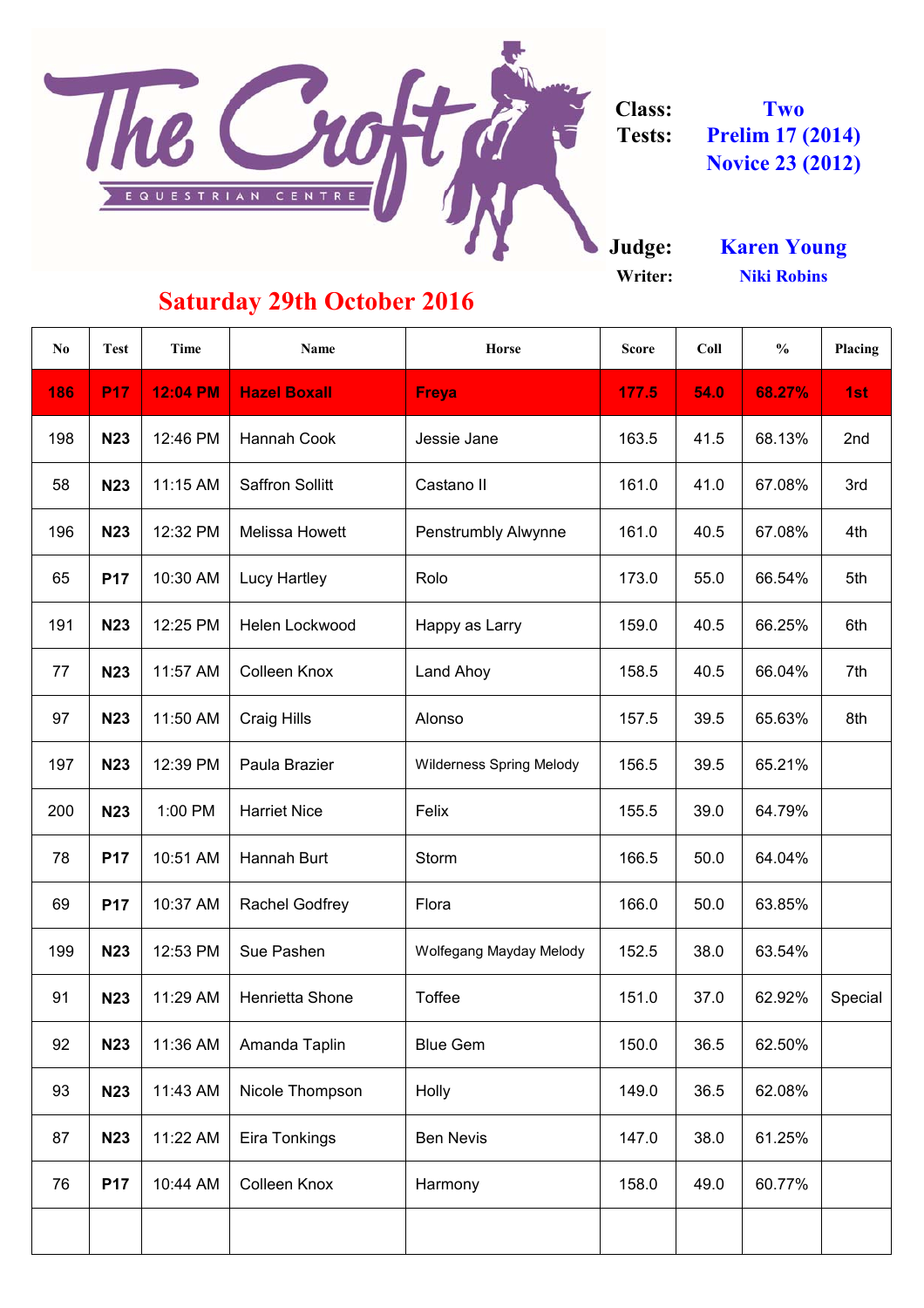

**Class: Tests: Three Novice 38 (2005) Elem 43 (2006)**

**Judge:**

**Writer:**

**Jade Thomas Anne-Marie Christie**

## **Saturday 29th October 2016**

| No  | <b>Test</b> | <b>Time</b>    | Name                  | <b>Horse</b>                    | <b>Score</b> | Coll | $\frac{0}{0}$ | Placing |
|-----|-------------|----------------|-----------------------|---------------------------------|--------------|------|---------------|---------|
| 186 | <b>N38</b>  | <b>1:20 PM</b> | <b>Hazel Boxall</b>   | <b>Freya</b>                    | 217.5        | 60.0 | 70.16%        | 1st     |
| 225 | <b>N38</b>  | 2:23 PM        | Gary Yeoman           | The Venetian                    | 217.5        | 57.0 | 70.16%        | 2nd     |
| 196 | <b>N38</b>  | 1:34 PM        | Melissa Howett        | Penstrumbly Alwynne             | 216.0        | 55.0 | 69.68%        | 3rd     |
| 208 | <b>N38</b>  | 2:09 PM        | Katherine Lockyer     | Hassan Z                        | 213.5        | 57.0 | 68.87%        | 4th     |
| 198 | <b>N38</b>  | 1:48 PM        | Hannah Cook           | Jessie Jane                     | 210.0        | 55.0 | 67.74%        | 5th     |
| 214 | <b>N38</b>  | 2:16 PM        | Liz Rushton           | Mister Jazz                     | 208.5        | 52.0 | 67.26%        | 6th     |
| 191 | <b>N38</b>  | 1:27 PM        | Helen Lockwood        | Happy as Larry                  | 208.0        | 55.0 | 67.10%        | 7th     |
| 197 | <b>N38</b>  | 1:41 PM        | Paula Brazier         | <b>Wilderness Spring Melody</b> | 207.5        | 54.0 | 66.94%        | 8th     |
| 200 | <b>N38</b>  | 2:02 PM        | <b>Harriet Nice</b>   | Felix                           | 207.0        | 53.0 | 66.77%        |         |
| 199 | <b>N38</b>  | 1:55 PM        | Sue Pashen            | Wolfegang Mayday Melody         | 200.0        | 52.0 | 64.52%        | Special |
| 241 | E43         | 2:54 PM        | <b>Claire Hubbard</b> | Cupidor                         | 182.0        | 52.0 | 62.76%        |         |
|     |             |                |                       |                                 |              |      |               |         |
|     |             |                |                       |                                 |              |      |               |         |